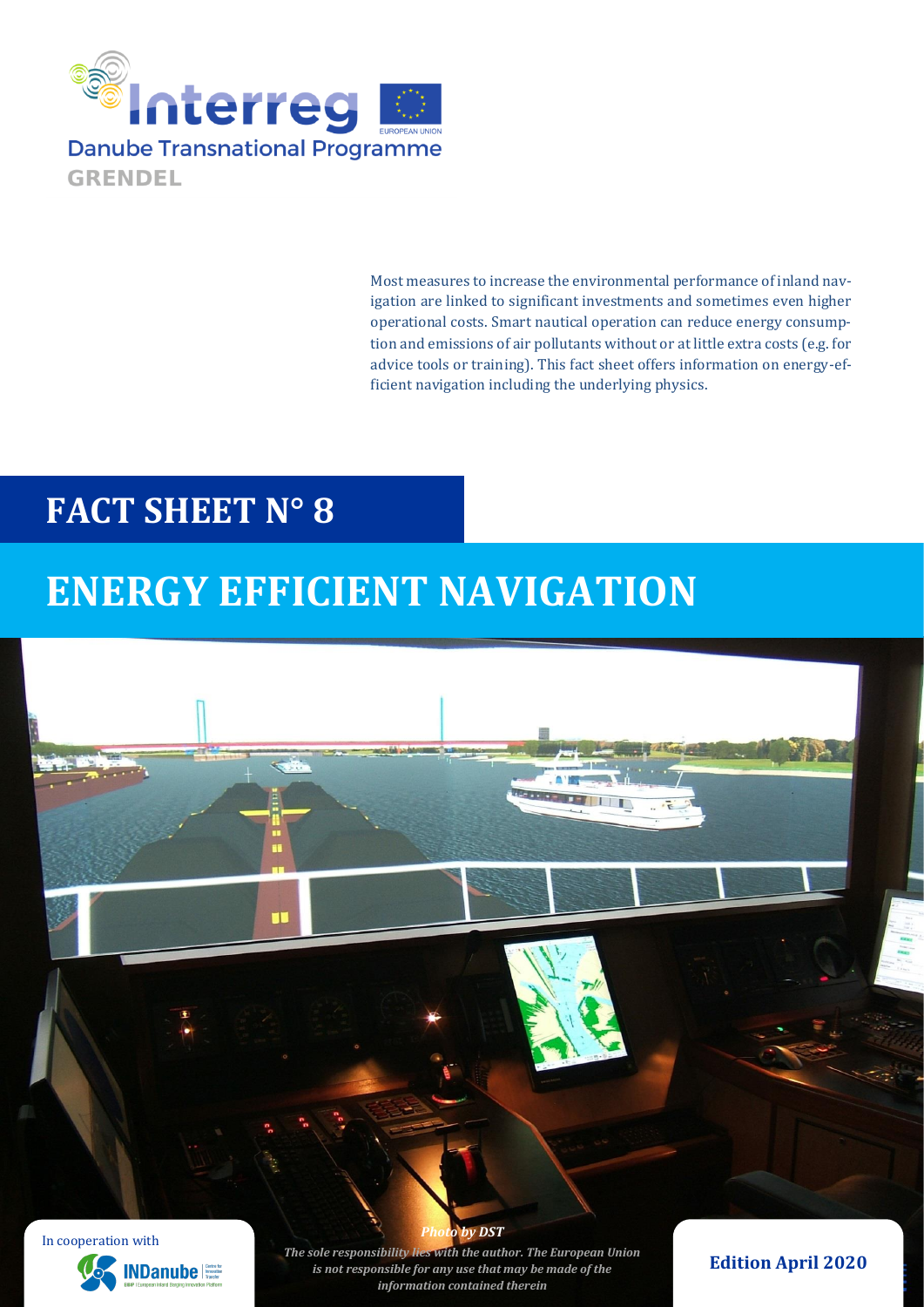

## **GENERAL INFORMATIONS**

Besides staff costs, the fuel burned is one of the most important parts of the operational expenditures. **E**nergy **E**fficient **N**avigation (EEN) lowers costs through reduced energy consumption and lesser engine wear. At the same time, it improves the environmental performance and is, therefore, considered as a no-regret greening option. Energy efficient navigation means optimal navigation adapted to environmental boundary conditions. In principle, the boatmaster has a considerable influence on how much energy is consumed. There are many reasons why EEN is important for inland navigation.

**Emissions and ecological impact:** The emissions are directly dependent on fuel consumption. Burning 1 kg of gasoil produces 3.15 kg of  $CO_2$  and a specific consumption of 230 g(Diesel)/kWh that corresponds to approximately 720 g( $CO_2$ )/kWh. The average  $CO<sub>2</sub>$  emission related to the transport performance for an inland vessel is highly dependent on ship characteristics, waterway conditions, operational profile and utilization. As a rough estimation 20  $g(CO<sub>2</sub>)/t$ km can be assumed. Due to the more or less constant ratio of fuel consumption and emissions of air pollutants, EEN increases the environmental performance of the inland vessel and, at the same time, reduces operational costs.

**Fuel costs:** Fuel costs account for at least 20 % of the ship operating costs. Even small reductions in fuel costs can result in enormous savings. The following two tables show an exemplary calculation of fuel costs and their reduction for a typical cargo vessel.

| Cargo vessel (110 m x 11.4 m) |                | <b>Reduction in %</b> | <b>Saved Costs</b> |
|-------------------------------|----------------|-----------------------|--------------------|
| Consumption                   | 400,000 l/year |                       |                    |
| Spec. Fuel Costs              | e.g. 0.68 €/l  |                       | 13,600             |
| Fuel Costs                    | 272,000 €/year |                       | 19,040             |
|                               |                | 10                    | 27,200             |

**Competitive environment:** Ship operators in inland navigation have to cope with a tense intra- and intermodal competitive situation. While there is no real alternative to maritime transport, inland waterway transport (IWT) competes with road and rail transport. Shipping has the best energy efficiency. However, the long life-cycles of ships and engines lead to delayed implementation of green drivetrain solutions and, therefore, disproportionate emissions of air pollutants. To keep the position of the eco-friendliest transport mode, IWT shall make every viable effort. Most other greening measures require investments and/or increase the operational costs. Energy efficient navigation improves the environmental performance and lowers the operating costs at no or very low costs.

## **PHYSICAL BACKGROUND**

Energy efficient navigation requires on-board assistance tools, which are not readily available today, or a thorough understanding of the influencing factors and some physics. Besides operation, fuel consumption is mainly influenced by:

- Ship characteristics
	- o length
	- o draught
	- o width
	- o hull form (vessel typ)
	- o engine (propulsion typ)
- Waterway characteristics
	- o depth
	- o width
	- o current
	- o bends and manoeuvring

**Reduction £ Costs in €** 

 $\circ$  traffic

Other factors include sailing time, weather and cargo loading. In inland waterway transport it is important to take into account ship-induced flows and waves as they are not negligible. These include the bow and stern waves, the return current and the dynamic sinkage. Further factors are the shallow water and canal effects, in the event of the water being limited in depth or laterally.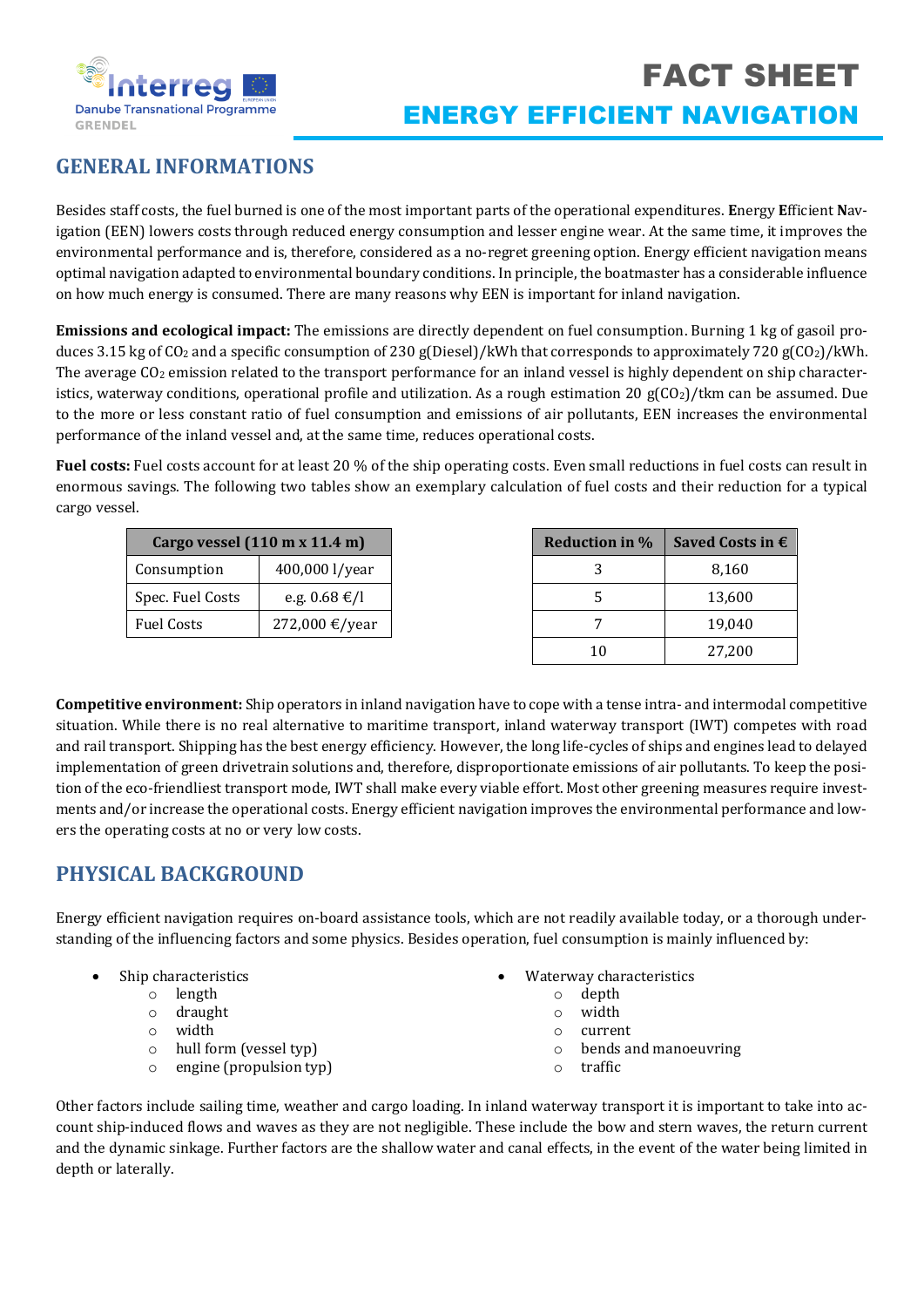

## **INFLUENCING FACTORS FOR ENERGY EFFICIENT NAVIGATION**

The ship's power demand is dependent on the speed, different resistance components and influencing factors. The following effects have an immediate effect on energy consumption.

#### POWER REQUIREMENT DEPENDING ON WATER DEPTH

In confined water, the required power is stronger depending on the velocity than in unrestricted water. The relationship between power and velocity can be described by an exponential curve. Due to interference of the wave system and the flow around the ship, a reduced water depth requires an increase in propulsive power needed to reach a given speed. The following diagram shows the required power against the velocity plotted for seven different water depths. Based on the diagram the conclusion can be made that the velocity is reduced with decreasing water depth and constant power. The relation between required power and water depth at constant speed is shown in the diagram on the right. The steep rise on the left side of the curve shows that the maximum speed is usually limited by the water depth.



The relationships between required power, velocity of the ship and water depth are the main basis for EEN. This principle can be used to reduce energy consumption. The three most important facts are:

- Power demand rises disproportionate with speed
- Power demand is increased by shallow water effects
- Maximum speed is limited at small water depth

#### OPTIMUM TRACK AND SPEED

The experienced skipper adjusts the engine power according to the boundary conditions: depending on ship's draught, water level, current, fairway conditions and surrounding traffic. Another constraint is that the cargo is delivered at a defined unloading time. A tight time schedule for the entire voyage leads ceteris paribus to higher average speeds and thus to higher power requirements and fuel consumption than a sufficient time window, which creates a variety of possibilities to adjust speed and power requirements and thus save fuel. Especially the adherence to the given travel duration while driving smoothly and energy-efficiently requires a lot of experience.

Every boatmaster can learn how to drive economically, which is dependent on currents, bends and different water depths to which the driving technique constantly has to be adapted. Smooth steering with minimized rudder activity also helps to reduce fuel consumption.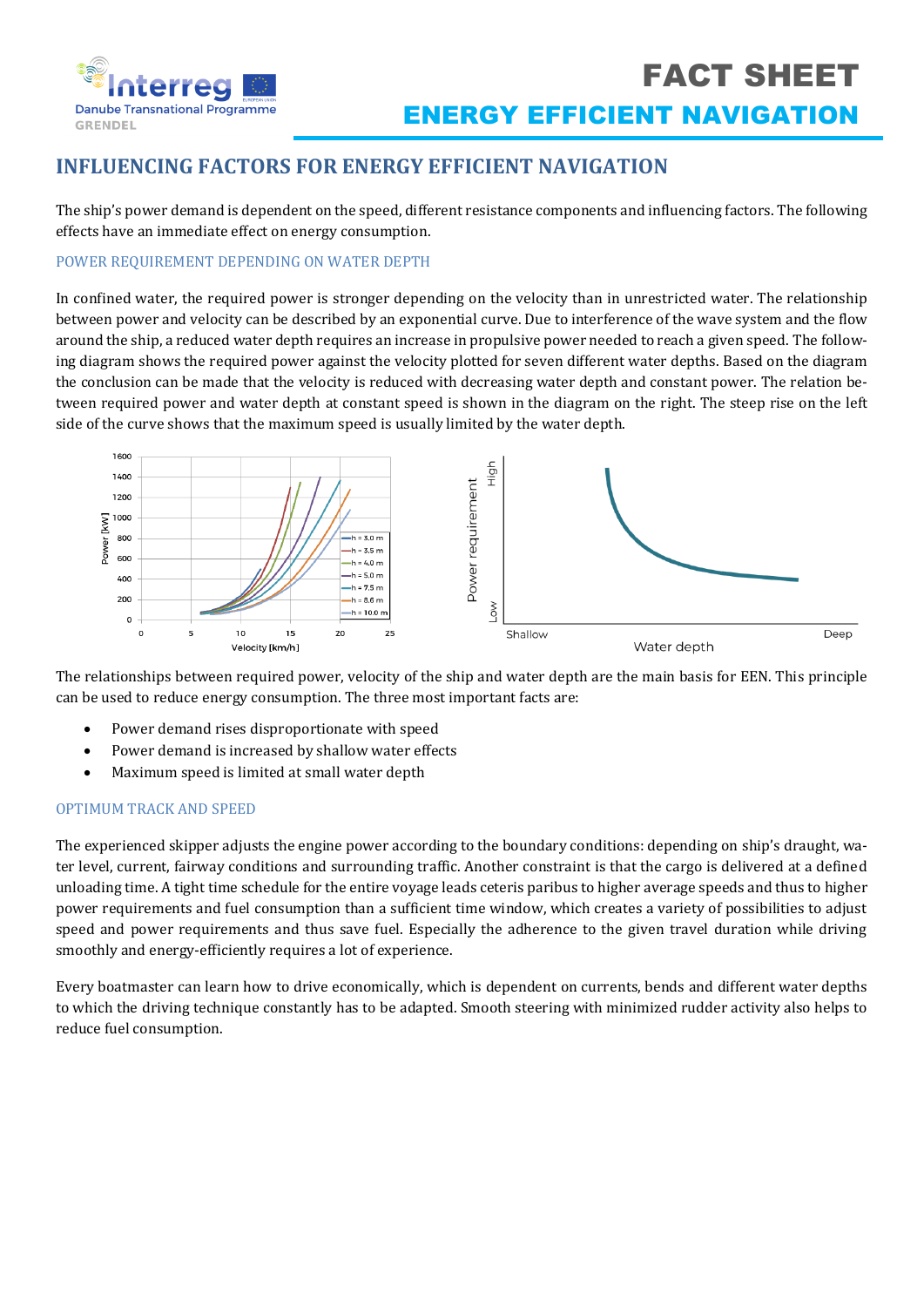

## FACT SHEET ENERGY EFFICIENT NAVIGATION

Energy efficient navigation in general can be split into optimized choice of the track and speed. Here the track choice is explained based on a typical river bend with higher water depth and velocity of the current on the outer bend and more shallow water with lesser current velocity on the inner side. The figure to the right shows three different routes (two options upstream, one downstream) to take the bend. Especially for the upstream case a lot of experience and/or data is required to determine the optimum between the two options, since the advantageous conditions of high water depth and low oncoming current velocity are separated. Downstream both effects vote for the outer track with the focus being placed on energy efficiency.



A journey covering stretches with different characteristics like water depth and current can be sailed in many different ways. With a defined duration of the trip, e.g. to stick to a fixed schedule, sailing with constant speed over ground is the easiest option to control the timeline. Constant speed through water or constant power are other sailing policies. However, due to the physical effects mentioned above it is more energy efficient to reduce the speed in sections with shallow water and compensate the corresponding loss in time in deeper sections. Complexity is further increased by different currents and the lateral choice of the track. Onboard tools to compute the optimum choice of speed and to assist trip planning are under development but require detailed information of the ship and waterway conditions. Simulations showed that depending on ship and stretch between 3 and 7 % of fuel can be saved with optimized sailing policies without extending the sailing time.

#### INCREASE IN SAILING TIME

Without critical time of arrival and when increased sailing time is acceptable much higher savings are possible. Especially, when locks or terminals are approached and waiting times can be avoided the fuel is saved without disadvantages. The graph to the right shows data out of simulations for the navigation of a stretch on the middle Rhine in upstream direction. Reducing the velocity and extending the fastest possible sailing time by 10 % leads to a fuel saving of 30 %.



#### LOGISTIC CHAIN

Inland waterway vessels can be used very flexibly for the transport of a wide variety of freight. Through an optimal logistics chain, the inland vessels can use their potential to the full. Waiting periods and handling times in a port, especially for container transport, must be kept as short as possible. With the best possible use of the capacity and a short stay in the port, with the same transport performance the traveling speed can be reduced, resulting in lower emissions.

#### BOATMASTER SKILLS

The boatmasters must constantly monitor certain factors and react to them correctly:

- Minimum safe distance to other vessels
- Effect of groyne fields
- Cross flow of external influencing factors
- Curve travel (centrifugal forces)
- Up- and Downstream trips